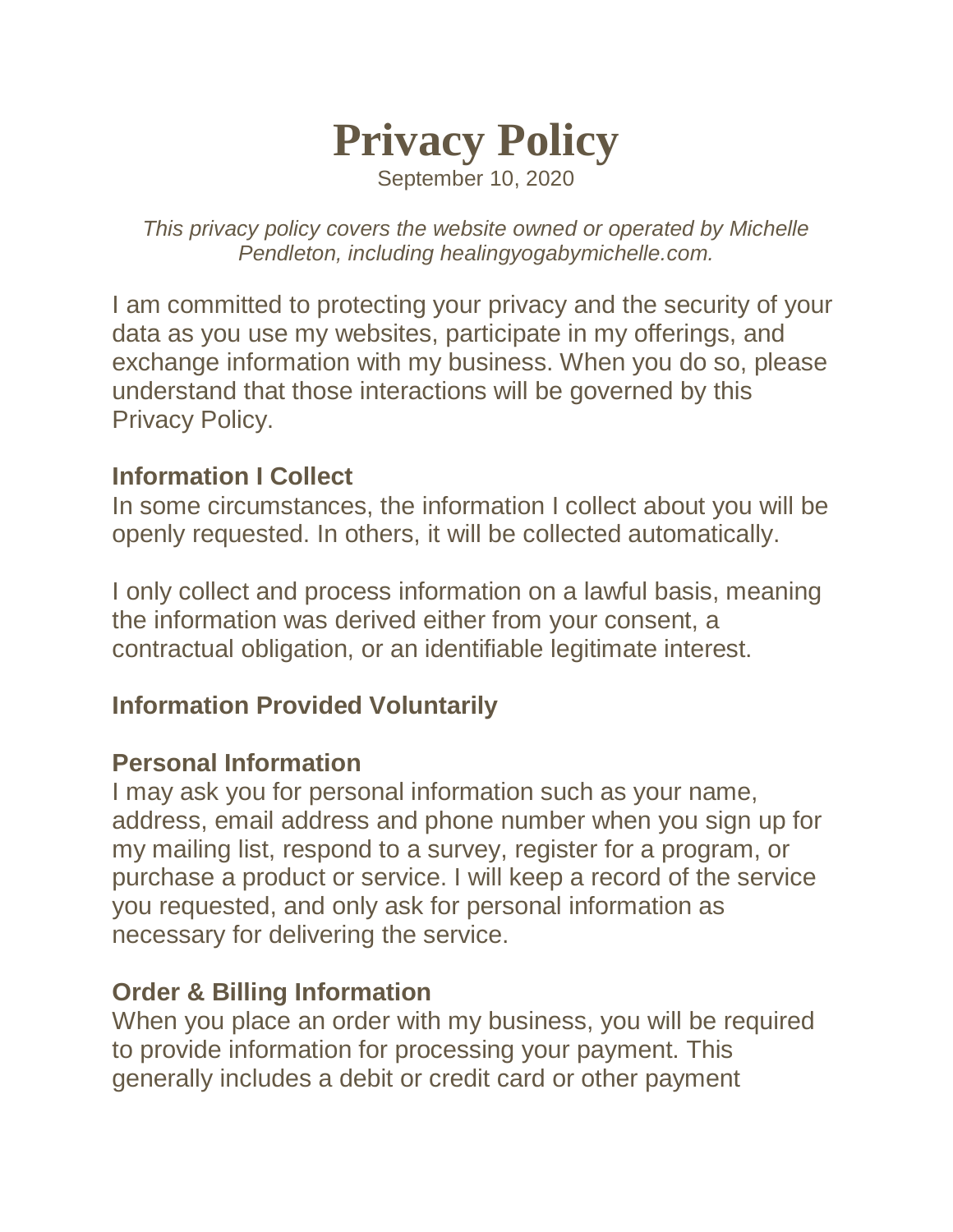information, expiration dates, card security codes, your billing address, and similar information. I keep track of the products and services you purchase.

All of the above information is generally captured and processed by third-party vendors, such as customer relations management providers, payment processors, and merchant account providers. I do not to capture this information on my own websites. Thirdparty vendors assisting with my business operations have their own privacy policies and terms of use for how they process information I share with them.

Such vendors include, but may not be limited to:

- Infusionsoft
- Stripe
- PayPal
- AdobeSign
- Google
- Thinkific
- Survey Monkey
- Jotform
- Typeform
- Leadpages
- Clickfunnels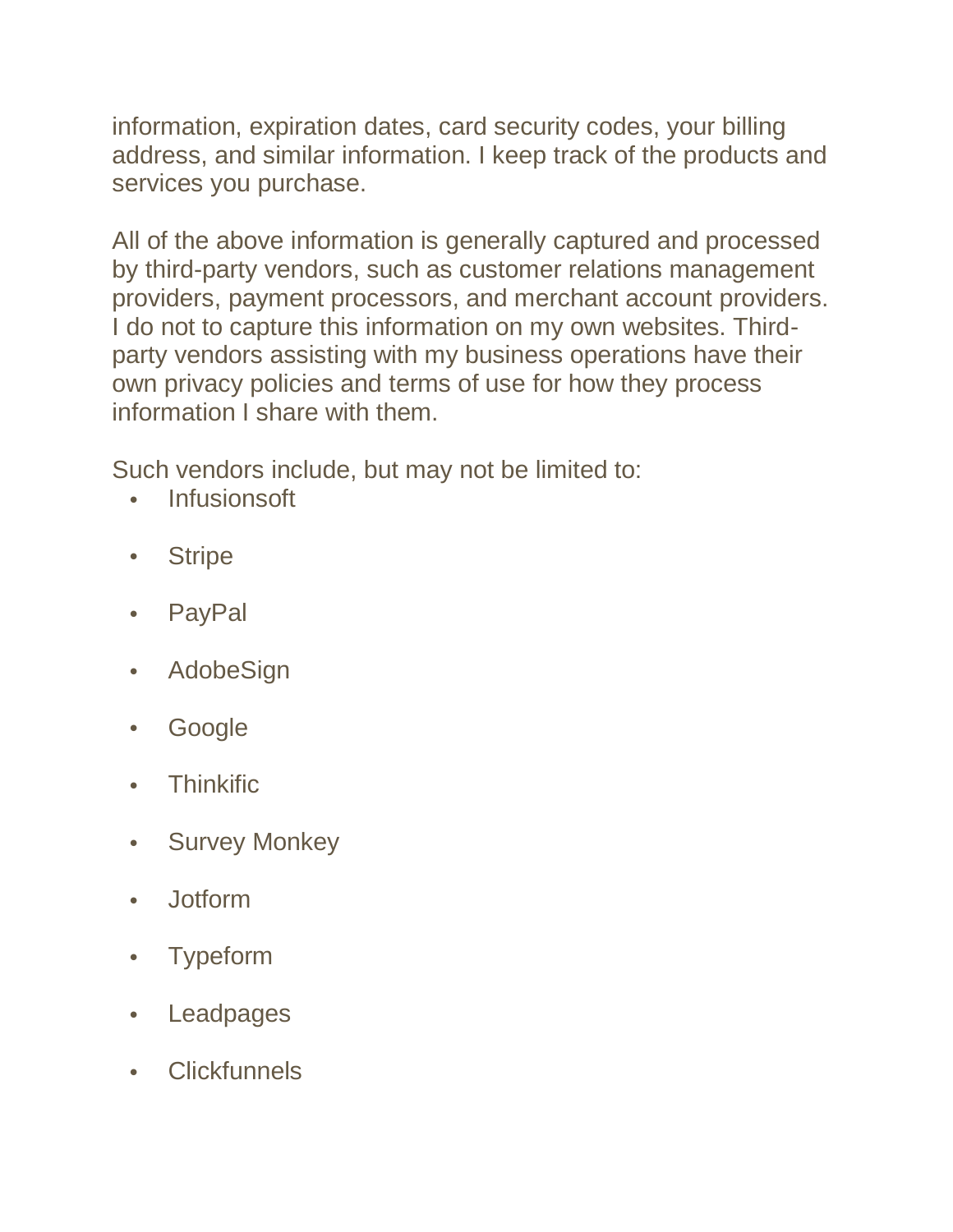- Wix
- Zoom
- Group Texting
- Wordpress

# **Information Collected Automatically**

# **Activity Info (Log Data)**

When you use my websites, information about your computer hardware and software, may be collected, such as:

Internet Protocol ("IP") addresses, operating systems, browser types, device types, URLS, access dates and times; website pages that you visit; referring website information; universally unique identifiers ("UUID"), advertising identifier ("IDFA"), carrier and country location, hardware and processor information, network type, and other related data.

# **Use of Cookies**

Cookies facilitate functionality such as "remembering" log-in names and passwords, or enabling or saving shopping cart contents. I may use both session cookies (which expire once you close your web browser) and persistent cookies (which stay on your computer until you delete them) to improve the experience you have with my websites.

# **Third-Party Analytics**

I reserve the option to use third-party analytics services (such as Google Analytics) to evaluate and aggregate visitor data. Should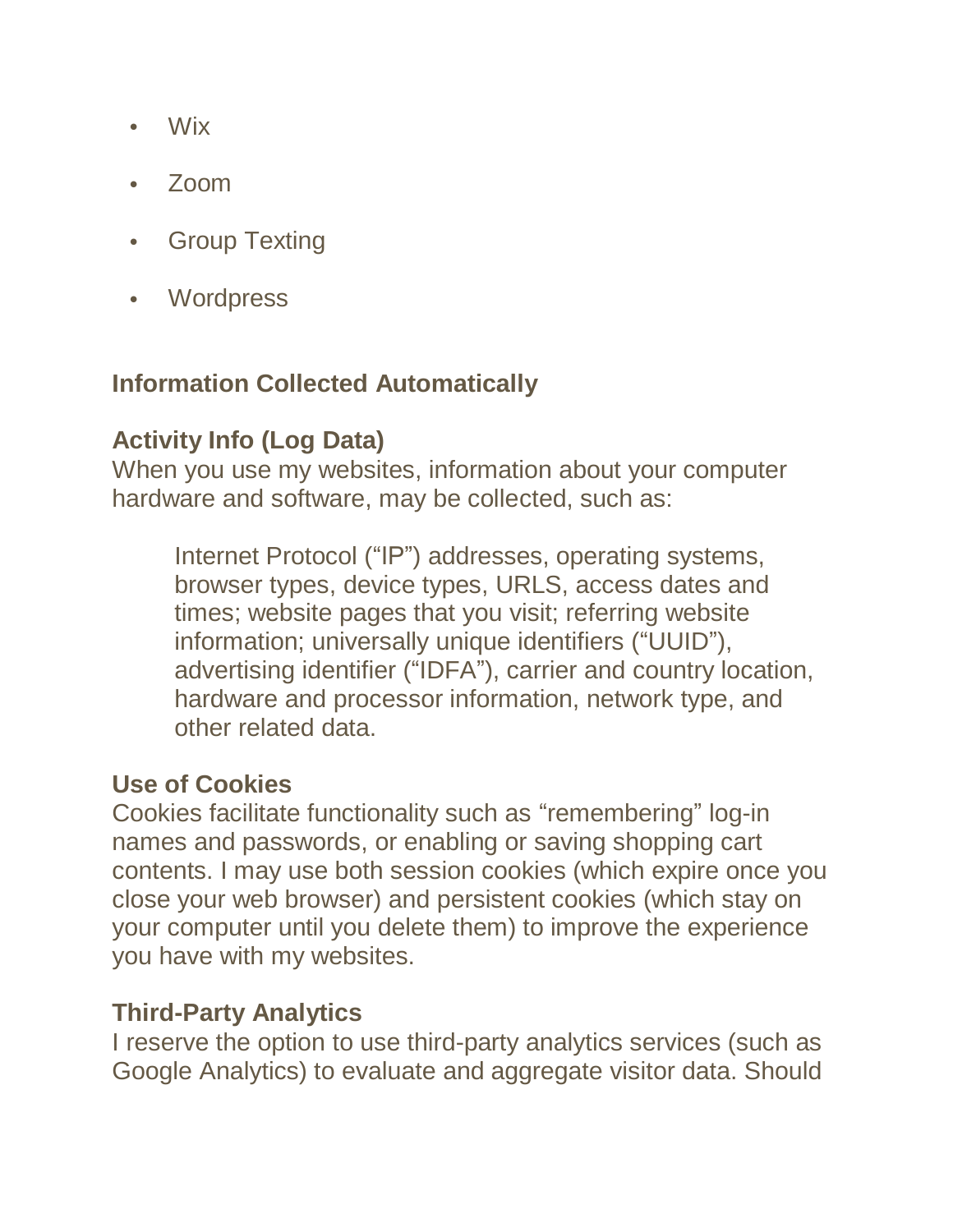these services be implemented, this privacy policy will be updated with relevant details.

# **Other Third Party Tracking Tools**

I may also collect or receive information from third parties, such as Facebook, Instagram and/or other third-party social media and similar sites.

# **How to Access and Manage Your Personal Information**

You may access, review, and make changes to information I have on file by emailing me at michelle@healingyogabymichelle.com.

You may unsubscribe from marketing communications by clicking the "unsubscribe" link located on the bottom of any marketing email you receive from me.

You will not be able to opt out of transactional emails related to purchases.

Not all database information can be removed completely, however I will endeavor to accommodate your Personal Information management requests in a timely manner.

# **How I Use and Share Your Information**

I use the information I collect to understand your needs and to:

- present relevant information and content through my websites and email services;
- communicate with you, provide services, process orders, and administer programs;
- respond to your requests, ask for your feedback, and provide customer service;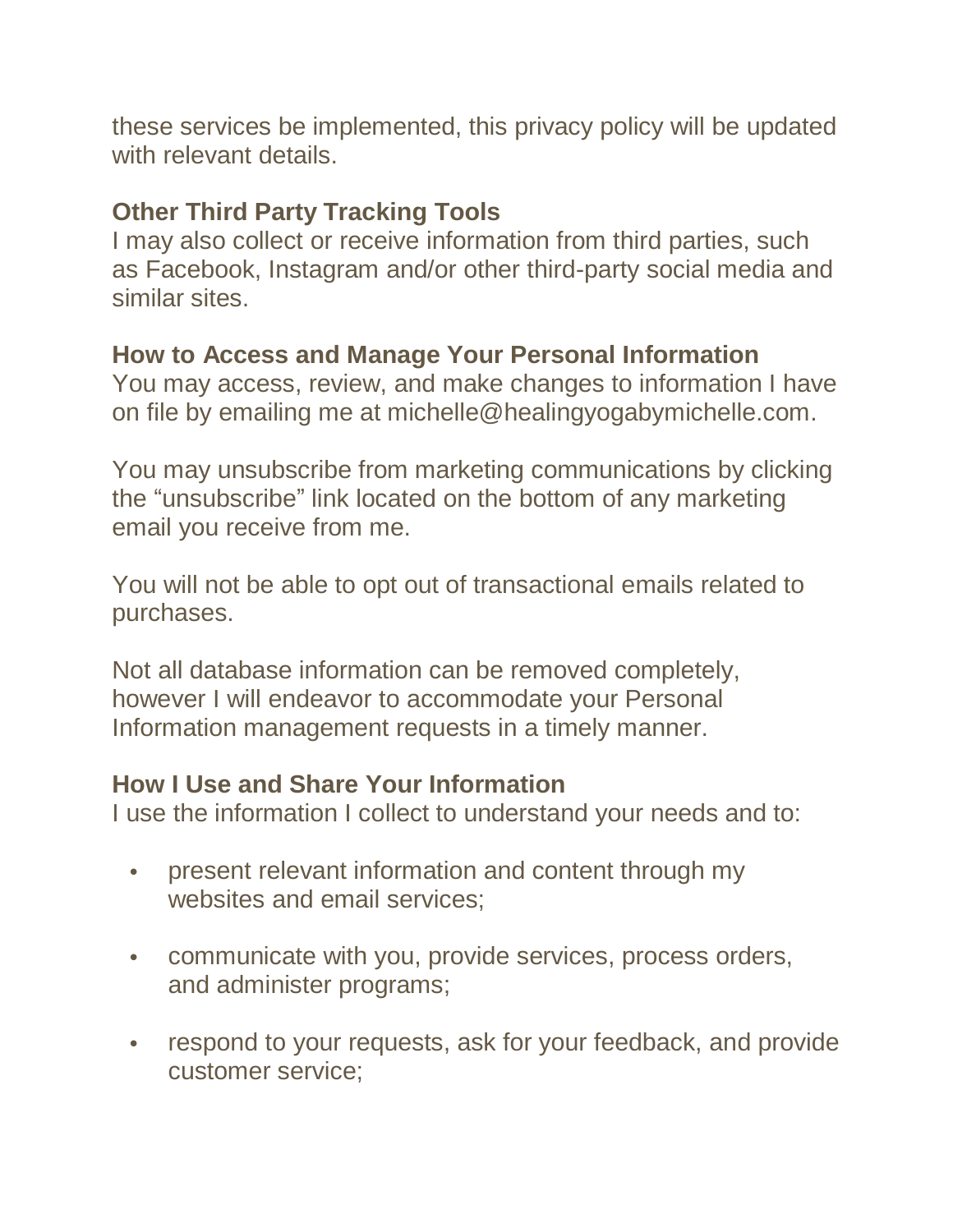- inform you of my offerings (and those of third-party colleagues and partners that may be of value for you);
- advertise to you on third-party platforms;
- improve my website, services, and offerings; and
- fulfill my legal or contractual obligations to you.

When you purchase products, services, or programs via my websites, your credit card company will record information about your purchase. I will not provide any additional personal data to your credit card company without your permission.

As necessary, I may share information collected with third parties assisting in the administration of my programs or services, including to those providing technical support, customer service, marketing assistance, etc.

In the event of the sale or transfer of my business to a third party buyer, or into collective ownership, or in the event of bankruptcy or liquidation, I may, as necessary, share your data with the buyer(s) or transferee(s).

In the event that I need to collect on a debt owed by you, I may, as necessary, share your information with an attorney or a court of law.

As required by law, court order or government agency, or when disclosing information is reasonably required to protect my business, it's property, my website, and the safety of others, I may be required or compelled to disclose information.

# **Personalized Ads**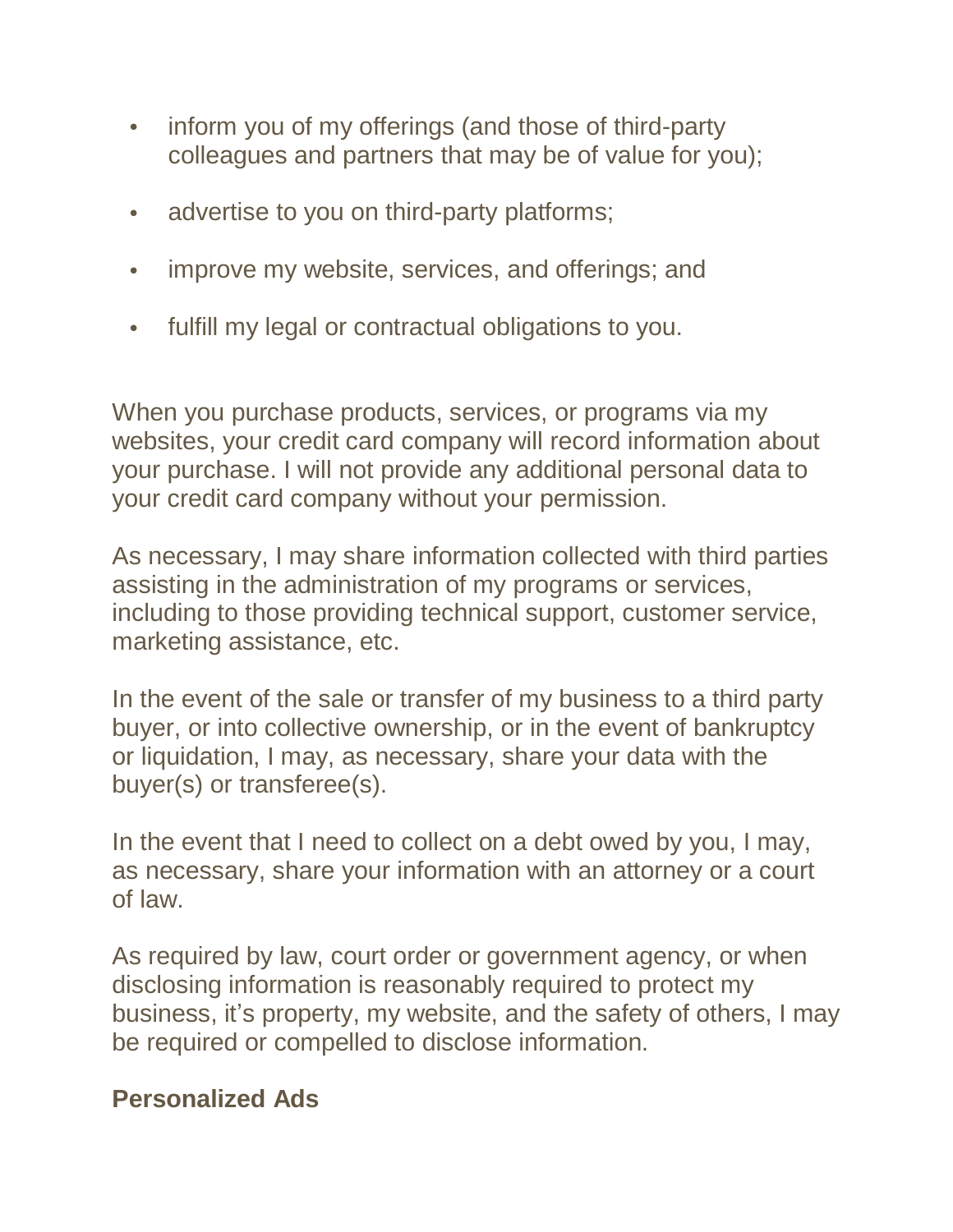Through third party marketing partners or third party sites such as Google, Facebook, or Instagram, I may display advertisements to you based on data collected during your visit to my websites.

# **Facebook Custom Audience**

I may use Facebook's Custom Audience (and similar retargeting services) to display ads on Facebook (or other sites) to individuals on my email lists or in my database. In doing so, I would provide personal information such as your name, email address, and phone number to enable Facebook (or other services) to identify your account.

### **Please Be Mindful**

I am not responsible for any unauthorized third-party use of information provided when you participate in a shared, group, environment, such as in webinars, classes, and online conferences, via email, in chat rooms, on my blogs, or via telephone calls.

### **Security of Your Information**

No method of transmission over the Internet or electronic storage is 100% secure. I incorporate standard industry practices internally, but cannot guarantee absolute security. Nor can I control the security of third-party businesses and vendors I work with, including email providers.

# **Children**

I do not knowingly collect personal Information from children under the age of 13 through my websites. If you are under 13, please do not give me any Personal Information. If you have reason to believe that a child under the age of 13 has provided Personal Information to me, please contact me, and to the extent possible, I will delete that information from my databases.

# **External Websites**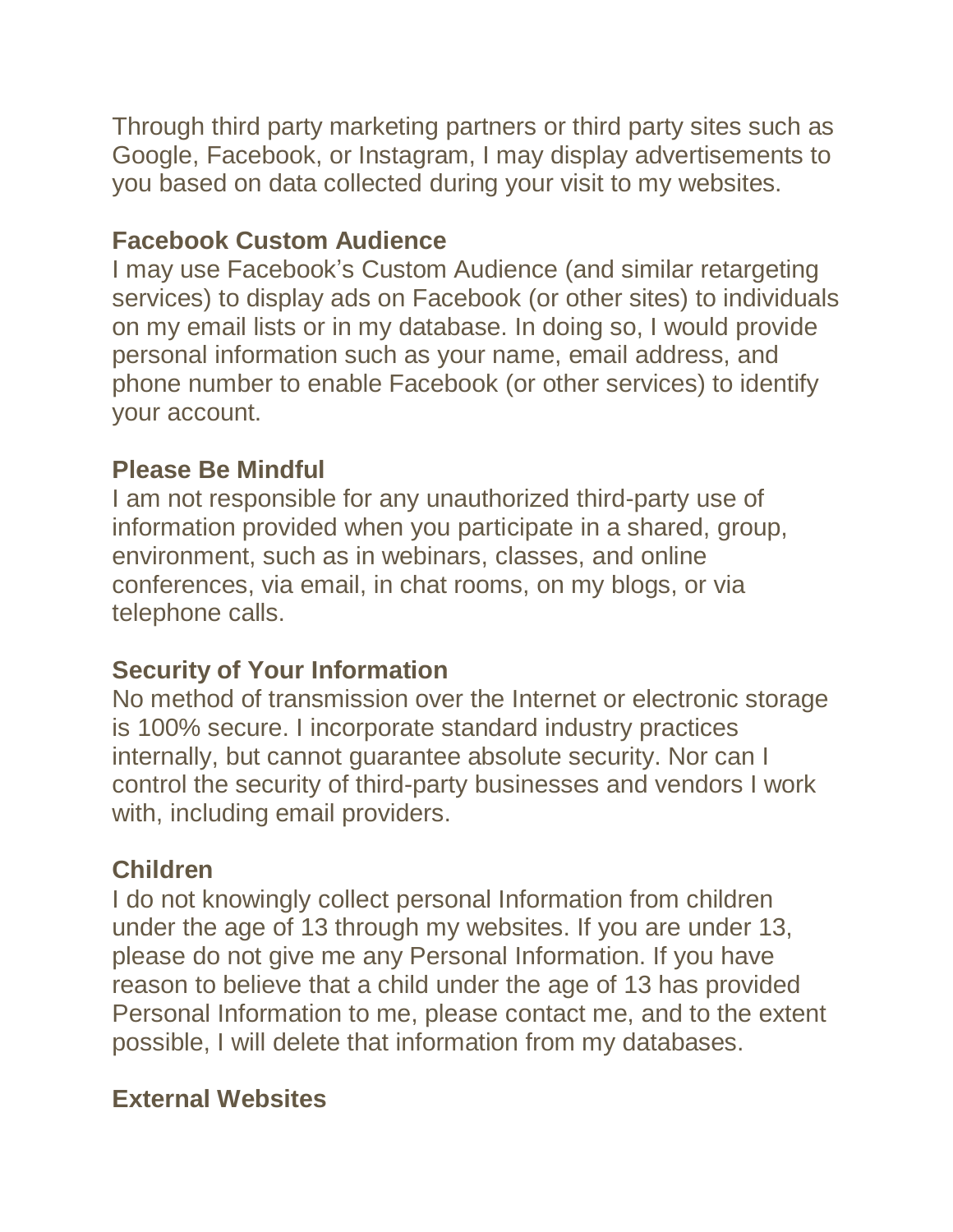I have chosen the vendors I work with carefully, however, I am not responsible for the privacy practices or content of any third-party websites. It is your responsibility to review the privacy policy and terms of use applicable to each site. They may be different than mine.

# **California Privacy Rights**

Residents of California have the right to request information regarding how any business they have a relationship with shares their personal information with third parties for direct marketing purposes. Californians can also request the identities of those parties with whom information has been shared during the preceding calendar year. To request disclosure of this information, please contact me kelly@kellyblaser.com.

# **California Do Not Track Notice**

My websites do not support Do Not Track ("DNT") signals of web browsers.

# **Visitors Outside the U.S.**

My website servers are located in the United States and are governed by the Internet laws of the United States. When you provide information through my websites, it is transferred to servers the United States. When you choose to submit information, you are authorizing this transfer, processing, and use.

# **EU Visitors and the GDPR**

Residents of the EU are protected by the General Data Protection Regulation (the "GDPR"). I recognize all rights afforded by the GDPR.

To the fullest extent possible, we only collect and maintain personal data of our EU visitors or clients through third-party data processors. Depending on your engagement with my offerings,